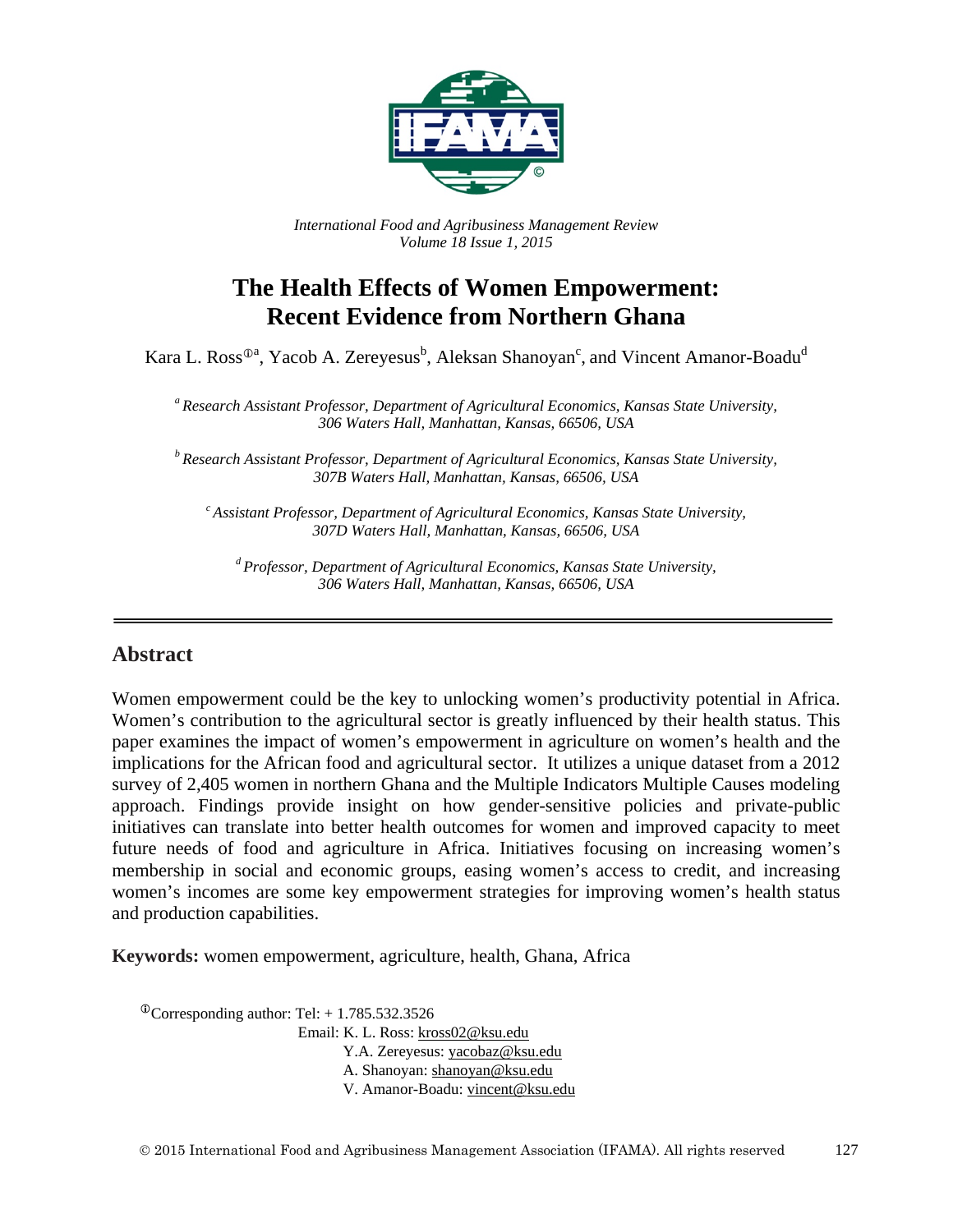## **Introduction**

Women play a significant role in the agricultural sector in developing countries. Recent evidence from developing countries indicates that women supply, on average, 43 percent of the agricultural labor force, but in Sub-Saharan Africa, this contribution is nearly 50 percent (FAO 2011). They also constitute a significant proportion of the wage workers in the agri-food supply chain (FAO 2011, 2010). In addition to their roles in agriculture, women have a vital role in household production and are usually the primary care givers within the household.

A woman's role, responsibilities, and activities in household production and, particularly, in agricultural production are time consuming and physically demanding, requiring significant energy and physical capacity. This implies that women's ability to effectively undertake these agricultural and household production activities is greatly influenced by their physical capability and their health status. Smith et al. (2003) states that improving women's health status can effectively enhance their performance in their socioeconomic responsibilities, including increasing agricultural production by becoming more efficient and skilled laborers.

A woman's health status is influenced by her access to and control over resources that affect food availability and her ability to be responsible for her health care needs (Mabsout 2011, Sahn and Younger 2009). Therefore, the empowerment of women to have more decision rights over the dimensions of their lives that affect their health and capability in performing income generating and care giver responsibilities has been receiving significant attention in recent years (De Schutter 2013, FAO 2011).

Empowering women is a complex concept given the socio-cultural dimensions embedded in gender relations and politics (Samman and Santos 2009). This complexity also confounds the development of a good definition for the concept of women's empowerment. The two main elements that are widely accepted in the definition of empowerment are "process" and "agency". Empowerment is considered to be a process, a transition in an individual's decision-making capability from where she is denied choices to a position where she has the ability to choose for herself. The second element—agency, states that an individual must play a role in this process of change. The concept of agency is the "ability to define one's goals and act upon them" (Kabeer 1999). These two key elements are expressed in the following definition for women's empowerment that is adopted in the study: "women's ability to make decisions and affect important outcomes for themselves and their families as well as have control over their life and over their resources" (Malhotra, Schuler, and Boender 2002).

The purpose of this study is to gain insights into the relationship between women's empowerment in agriculture and women's health status. This research uses survey data that includes a newly developed index, Women Empowerment in Agriculture Index (WEAI). The WEAI is designed to meet the need for a robust and comparable tool that measures the empowerment, agency, and inclusion of women in the agricultural sector. This study contributes to the literature by utilizing the WEAI to examine the impact of women's empowerment in agriculture on women's health status. To the authors' best knowledge, this is the first peerreviewed research study to analyze these survey data and the WEAI in relation to women's health status in northern Ghana. The Multiple Indicators Multiple Causes (MIMIC) model is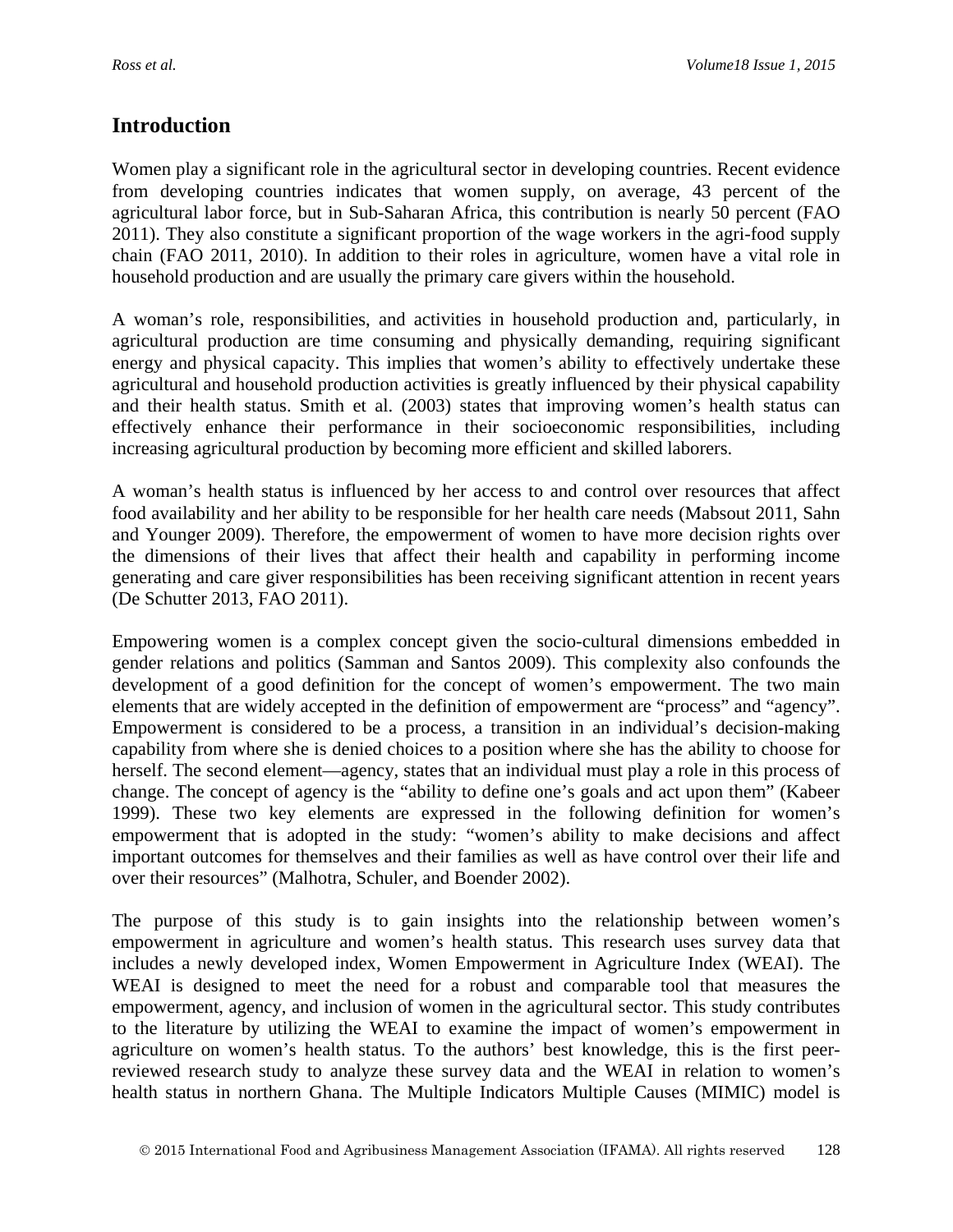used to assess how two primary indicators of women's physical health status - body mass index (BMI) and women's dietary diversity score (DDS) - are influenced by empowerment and autonomy indicators. The paper hypothesizes that a greater degree of women's empowerment and decision-making capabilities leads to a higher health status. The insights gained from testing this hypothesis will contribute to a greater understanding of how women's empowerment in agriculture is associated with women's health status. The findings from this study can help guide public-private initiatives in developing more appropriate and effective empowerment strategies that are focused on improving the health and well-being of women in northern Ghana. These strategies may also help to enhance women's productivity in agriculture in northern Ghana and other Sub-Saharan Africa countries.

Health is a complex multidimensional concept, encompassing physical, mental and emotional components of an individual. For the purpose of this study, only the physical aspect of health will be examined. Universally accepted physical health measures that are commonly used are BMI and women's DDS. BMI is an unobtrusive measure and is defined as the ratio of an individual's weight in kilograms to her height in meters squared  $(kg/m^2)$  (WHO 2014, CDC 2014). BMI provides a reliable measure for body composition, which is used in health screenings for potential health problems associated with body weight. BMI is both age and gender independent, making this measurement very versatile, consistent, and easy to compute. The women's DDS serves as an indicator of women's consumption of diverse foods with adequate micronutrients and nutritional quality, which is universally recognized as a key component of healthy diets. This score helps identify if particular micronutrient deficiencies exist within a certain population, and it also provides insights for policy makers and health professionals to effectively promote good health and diets with adequate intake of essential nutrients. Each of these health measures is assumed to be a component of a woman's health status, which is unobserved.

## **Methods**

In this study, a special specification of the Structural Equation Modeling (SEM) approach is used, the Multiple Indicators Multiple Causes (MIMIC) model. This MIMIC model is an ideal model to use when multiple dependent variables need to be associated with a "single" variable. Two women's health status indicators represent the dependent variables in this research – BMI and DDS. Since these indicators are not independent of each other, the MIMIC model is more appropriate for this analysis than other traditional structural equation models. The MIMIC model was used by Mabsout (2011) to study women's health as indicated by their BMI and anemia status. The results from his study indicated that women's health can be improved by changing household decision-making patterns.

Following Joreskog and Goldberger (1975) and Spanos (1984), a vector,  $K = (k_1...k_n)$ , of observable latent causes of a woman's health status,  $H^*$  is developed. Equation 1 describes this relationship with the error term, *ε*, assumed to have a zero mean and a unity standard deviation, and  $a = (a_1... a_n)$  is a vector of the parameters to be estimated:

(1)  $H^* = a^T K + \varepsilon$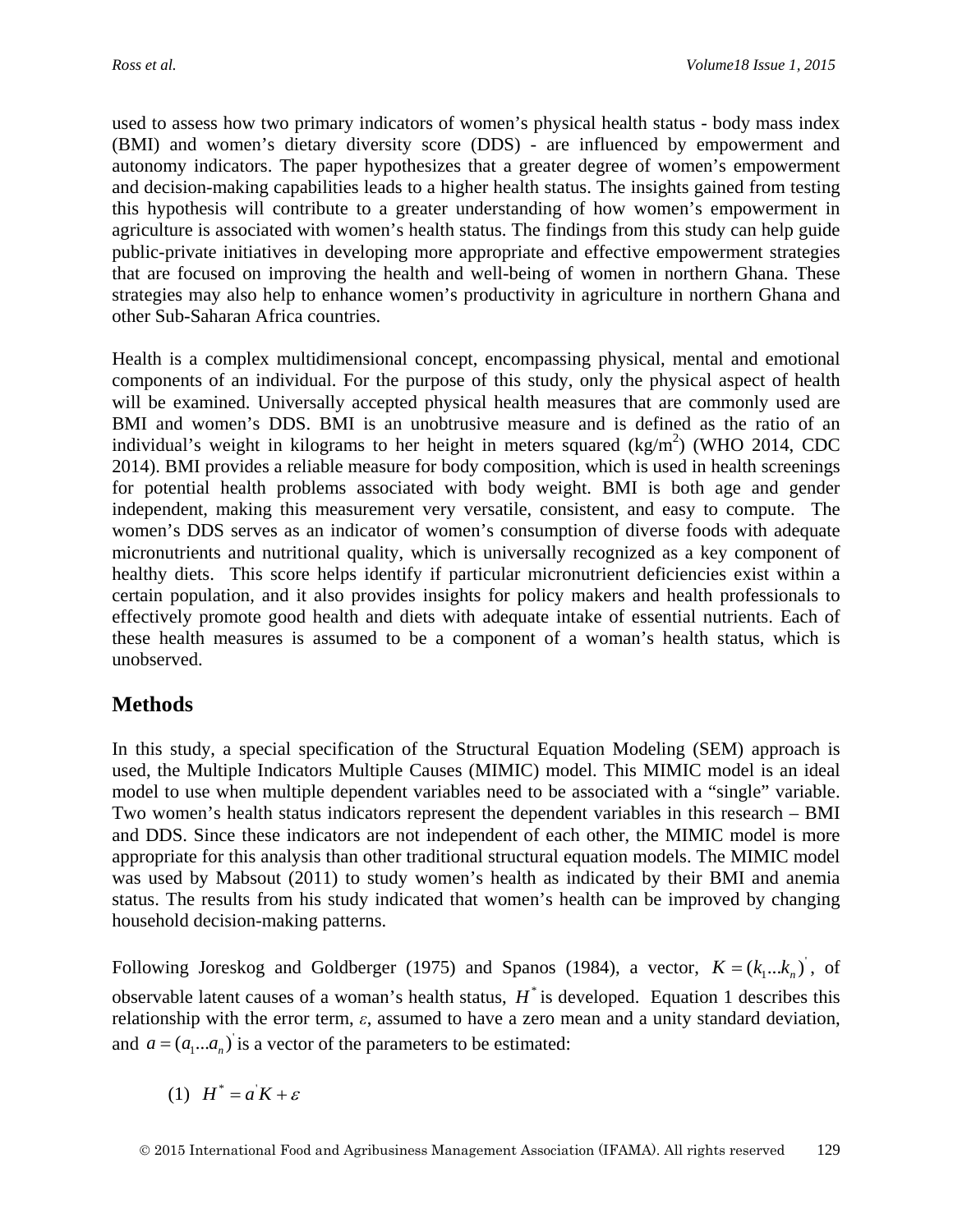It is assumed that the latent women's health status determines the observable health status indicators of interest in this study, *H*. This relationship is expressed in Equation 2 as follows:

$$
(2) H = bH^* + v
$$

where  $H = (h_1...h_m)$  represents a vector of observable endogenous variables,  $b = (b_1...b_n)$  is a vector of parameters to be estimated, and  $v = (v_1...v_m)$  is a vector of mutually independent error terms. It is assumed that  $E(\epsilon v) = 0$ ,  $E(\epsilon^2) = \sigma^2$ , and  $E(vv) = \Theta^2$ , with  $\Theta$  being an *m x m* diagonal matrix.

The MIMIC model, which is the reduced form of equations (1) and (2), presents the observable health status indicators, *H*, as a function of the observable exogenous variables, *K*, suggesting that:

(3) 
$$
H = \lambda K + \mu
$$
  
where  $\lambda = ab$  and  $\mu = (b\varepsilon + \nu)$ 

At least two observable indicators and at least one exogenous variables are needed to ensure that the MIMIC model is identified, provided that one of the factor loadings of the indicators is set equal to one to form the scale of the latent variable. Since the problem in this study meets the criteria for identification, the MIMIC model can be used in the estimation. The MIMIC model is estimated by the maximum likelihood method.

The exogenous variables do not all have the same units, which makes comparison among the variables uninformative. Following the approach recommended by Bollen (1989), the coefficients are standardized to eliminate their measurements. Standardization of the coefficients will allow comparisons across the variables. It is essentially the same approach as elasticities, which are commonly used by economists to determine the relative importance of the contributions of variables in a model and provides the same information. We can determine which independent variables' one percent change leads to the largest percent change in dependent variables. With elasticities, the contribution or effect of the independent variable approaches infinity as the point of estimation reaches zero. The point of estimation is typically the mean. Thus, a mean of zero results in no solution.

To avoid this risk, other unitless indicators are used to determine relative influence. The standardized regression coefficients,  $\hat{a}_{ij}^s$  and  $\hat{b}_{ij}^s$  are represented as follows:

$$
\hat{a}_{ij}^s = \hat{a}_{ij} \left( \frac{\hat{\theta}_{jj}}{\hat{\theta}_{ii}} \right) \text{ and } \hat{b}_{ij}^s = \hat{b}_{ij} \left( \frac{\hat{\theta}_{jj}}{\hat{\theta}_{ii}} \right)
$$

where *i* is the dependent variable, *j* is the explanatory variable,  $\hat{\theta}_{ii}$  and  $\hat{\theta}_{jj}$  are the modelpredicted standard deviations of the  $i<sup>th</sup>$  and  $j<sup>th</sup>$  variables, respectively. The standardized coefficients represent the mean response in standard deviation units of the dependent variable for a one standard deviation change in the explanatory variables, ceteris paribus.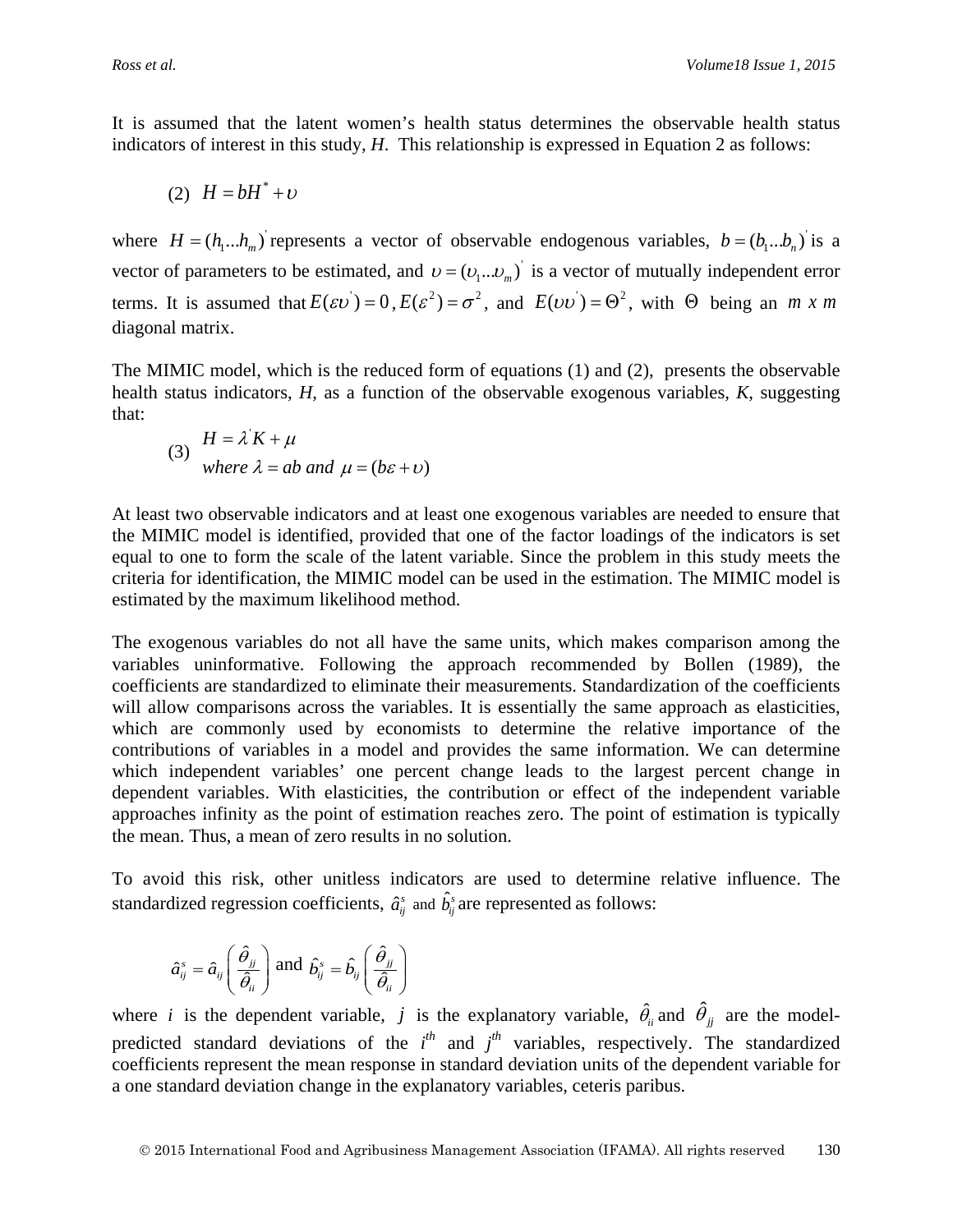The outcome of interest is women's health status measured by the BMI and DDS indicators. These indicators, therefore, are the dependent variables in the estimation models. The explanatory variables are the WEAI and the ten principal components of the WEAI, as well as the demographic and socio-economic characteristics of the women. The summary statistics, along with the variable definitions, are presented in Table 1.

## **Data**

The research uses data from a USAID-funded, population-based survey conducted during July and August of 2012 in northern Ghana. A two-stage stratified random sampling technique is adopted in the survey, and probability weights are developed to account for differential probabilities of selection and non-responses from the households, resulting in a design representative of the population in northern Ghana. For this particular study, the focus is on the health conditions of the self-identified primary woman in each household. Primary members of the household are the ones responsible for making social and economic decisions, and are, typically, a husband and wife.

The study sample is comprised of 4,513 women, aged 15 to 49 years, with complete dietary diversity information and anthropometric measurements. There are 23 women with "extremely high" BMI measurements for their weight/height profiles; they are treated like outliers and excluded from the study's sample. Of the remaining 4,490 women, 2,405 are the primary women and are the focus of this study.

#### *Health Indicators: BMI and DDS*

BMI is currently considered the standard in determining nutritional status and health risk conditions (Wells and Fewtrell 2006). It provides a very economical way to classify people by their potential health riskiness: BMI of less than  $18.5 \text{ kg/m}^2$  are underweight; BMI between 18.50 kg/m<sup>2</sup> and 24.99 kg/m<sup>2</sup> is normal; and BMI greater than 25 kg/m<sup>2</sup> is overweight or obese. Women with BMI values in the underweight category face a serious problem in developing countries, given their role in the economic well-being and health of their families. For women whose daily economic activities involve agricultural and other physically-demanding work, being underweight impedes their ability to perform their activities efficiently. Women who are underweight spend more time performing their daily activities (Kennedy and Garcia 1994), and they are at a higher risk of developing functional disabilities (Ferraro et al. 2002) compared to their counterparts with BMIs in the normal range. Kennedy and Garcia (1994) show that having a healthy (or normal) BMI increases the capacity to perform domestic and agricultural activities.

The women's DDS is estimated using a count of nine food groups consumed over the preceding 24 hours; the food groups were developed by Kennedy et al. (2011). The nine food groups are: (1) starchy staples; (2) dark green leafy vegetables; (3) other vitamin A rich fruits and vegetables; (4) other fruits and vegetables; (5) organ meat; (6) meat and fish; (7) eggs; (8) legumes and nuts; and (9) milk and milk products. The three categories of the DDS score – low, medium, and high – are based on the number of these food groups consumed (Kennedy et al. 2011). A low DDS has no more than three of the food groups, while a medium DDS includes four to five of the food groups. A high DDS represents the consumption of more than five of the food groups. Dietary diversity scores have been positively correlated with macronutrient and micronutrient adequacy of diets for adults (Olge et al. 2001, Foote et al. 2004, Arimond et al. 2010). Savy et al. (2005) report a positive relationship between dietary diversity scores and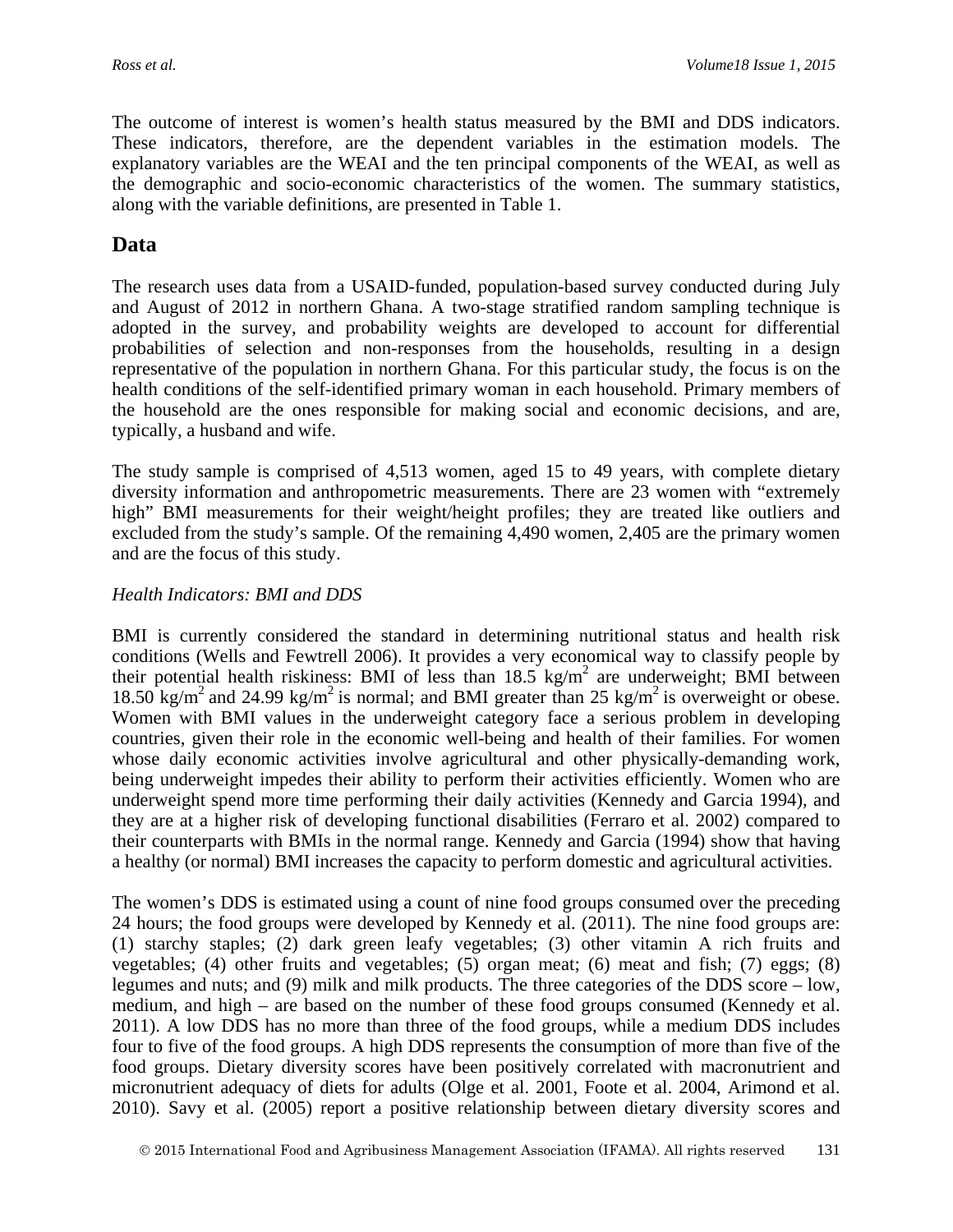nutritional status of adult women in rural Burkina Faso. Bhagowalia et al. (2012) found that Bangladeshi women who have a greater level of empowerment, as measured by their education, height, and attitudes towards abuse, decision-making power, and mobility, were associated with greater dietary diversity scores and reduced levels of stunted children. Low DDS may present risks of micronutrient deficiencies, such as iron deficient anemia, that can affect a woman's ability to provide adequate care for her family and lower her income-generating potential (Haddad et al. 1994, WHO 2013).

| <b>Table 1.</b> Statistics Summary               |                                                       |             |                 |  |  |  |  |  |  |
|--------------------------------------------------|-------------------------------------------------------|-------------|-----------------|--|--|--|--|--|--|
| <b>Variable</b>                                  | <b>Description</b>                                    | <b>Mean</b> | <b>Std. Dev</b> |  |  |  |  |  |  |
| Demographic and Socio-economic variables         |                                                       |             |                 |  |  |  |  |  |  |
| Age                                              | Years                                                 | 32.32       | 7.93            |  |  |  |  |  |  |
| Education                                        | 1=Some formal education training; $0=$ no             | 0.09        | 0.28            |  |  |  |  |  |  |
|                                                  | education                                             |             |                 |  |  |  |  |  |  |
| <b>Marital Status</b>                            | 1=Married/Cohabitation; 0=Not<br>married/cohabitating | 0.96        | 0.20            |  |  |  |  |  |  |
| Income deciles                                   |                                                       | 5.14        | 2.76            |  |  |  |  |  |  |
| Household hunger scale                           | 1=Moderate to severe hunger                           | 0.38        | 0.48            |  |  |  |  |  |  |
| Household characteristics and location variables |                                                       |             |                 |  |  |  |  |  |  |
| Household size                                   | Household members                                     | 6.21        | 3.08            |  |  |  |  |  |  |
| Safe drinking water                              | 1=Household drinking water is safe; $0=$ is not       | 0.70        | 0.46            |  |  |  |  |  |  |
|                                                  | safe                                                  |             |                 |  |  |  |  |  |  |
| Access to electricity                            | 1=Access to electricity; $0=N_0$ toilet               | 0.27        | 0.45            |  |  |  |  |  |  |
| Private toilet                                   | 1=A private toilet in household; 0=No toilet          | 0.14        | 0.35            |  |  |  |  |  |  |
| Urban locale                                     | 1=Urban; 0=Rural                                      | 0.23        | 0.42            |  |  |  |  |  |  |
| Women empowerment in agricultural variables      |                                                       |             |                 |  |  |  |  |  |  |
| WEAI inadequacy count                            | Inadequate $> 0.20$                                   | 0.34        | 0.18            |  |  |  |  |  |  |
| Input in productive decisions                    | 1=Inadequate; 0=Adequate                              | 0.33        | 0.47            |  |  |  |  |  |  |
| Autonomy in production                           | 1=Inadequate; 0=Adequate                              | 0.26        | 0.44            |  |  |  |  |  |  |
| Ownership of assets                              | 1=Inadequate; 0=Adequate                              | 0.44        | 0.50            |  |  |  |  |  |  |
| Purchase, sale, or transfer of                   | 1=Inadequate; 0=Adequate                              | 0.73        | 0.44            |  |  |  |  |  |  |
| assets                                           |                                                       |             |                 |  |  |  |  |  |  |
| Access to and decisions on<br>credit             | 1=Inadequate; 0=Adequate                              | 0.79        | 0.41            |  |  |  |  |  |  |
| Control over use of income                       | 1=Inadequate; 0=Adequate                              | 0.22        | 0.42            |  |  |  |  |  |  |
| Group member                                     | 1=Inadequate; 0=Adequate                              | 0.29        | 0.45            |  |  |  |  |  |  |
| Speaking in public                               | 1=Inadequate; 0=Adequate                              | 0.30        | 0.46            |  |  |  |  |  |  |
| Leisure time                                     | 1=Inadequate; 0=Adequate                              | 0.13        | 0.34            |  |  |  |  |  |  |
| Work burden                                      | 1=Inadequate; 0=Adequate                              | 0.45        | 0.50            |  |  |  |  |  |  |
| Women well-being variables                       |                                                       |             |                 |  |  |  |  |  |  |
| <b>BMI</b>                                       | Underweight if $BMI < 18.5$                           | 22.33       | 3.62            |  |  |  |  |  |  |
| <b>DDS</b>                                       | Score ranges from 0 to 9                              | 3.99        | 1.59            |  |  |  |  |  |  |
| <b>Total samples</b>                             |                                                       | 2,405       |                 |  |  |  |  |  |  |

**Table 1.** Statistics Summary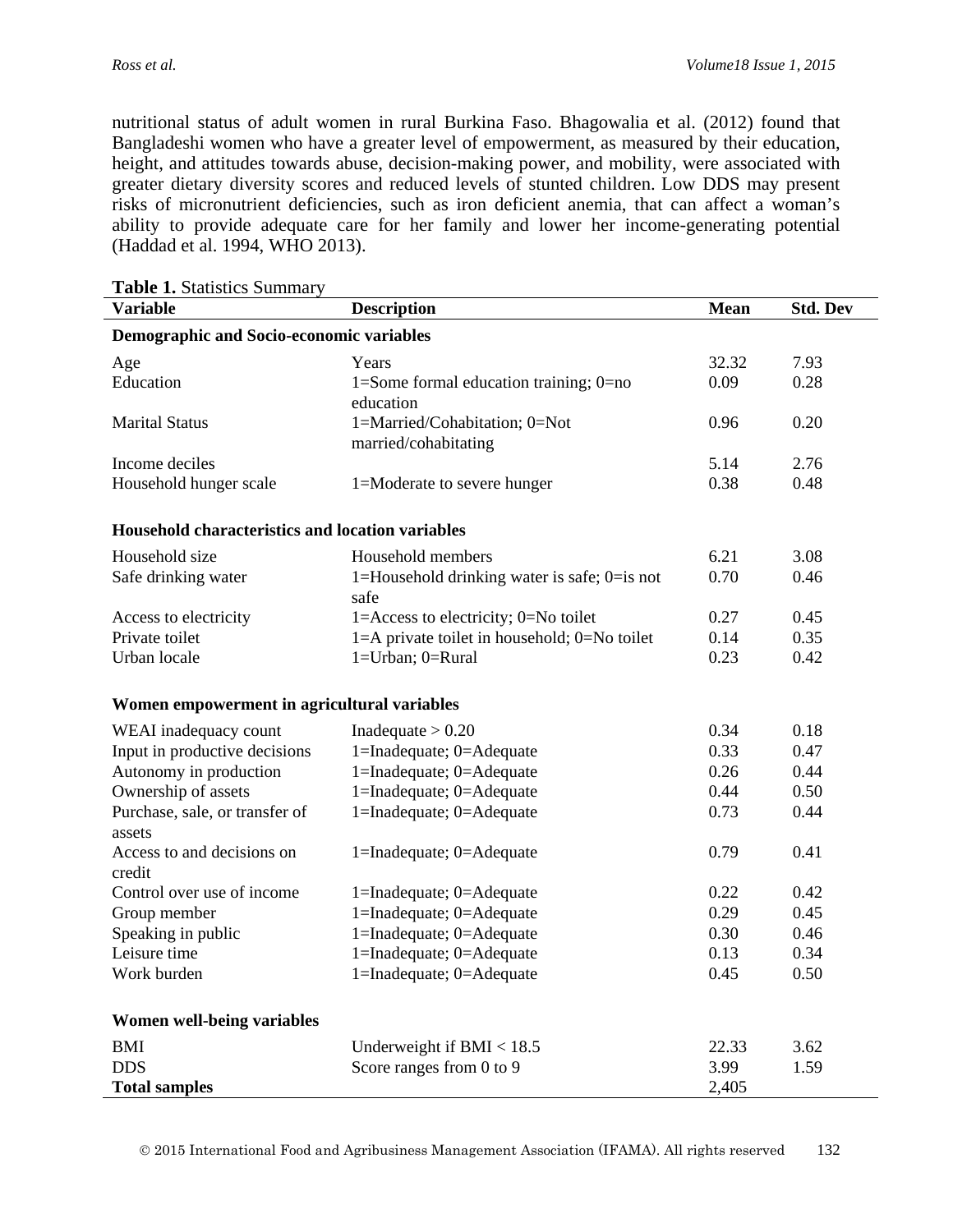$\overline{a}$ 

#### *Women's Empowerment in Agriculture Index (WEAI)*

The WEAI is a newly developed survey-based index that was created to monitor and evaluate women's empowerment in the agricultural sector. Development of the WEAI was a collaborative effort between USAID, International Food Policy Research Institute (IFPRI), and the Oxford Poverty and Human Development Initiative (OPHI). The WEAI measures the multi-dimensional aspects of gender inequality in agriculture. Previous empowerment measures are limited in their ability to measure women's decision-making and autonomy outside of the household and domestic activities (Alkire et al. 2012). Given the importance of women in agriculture, it is essential to have a tool, such as WEAI, that measures the effect of agriculture interventions on women's empowerment within that sector. The WEAI is constructed using two weighted subindices developed by Alkire et al. (2012): (1) The Five Domain Empowerment Index (5DE); and (2) The Gender Parity Index  $(GPI)$ .<sup>[1](#page-6-0)</sup> The 5DE index encompasses five domains of empowerment: production, resources, income, leadership, and time. The GPI, on the other hand, measures the empowerment of women compared to their male counterparts in the household. Thus, GPI is useful for male and female gendered households and not particularly useful when employed for female only gendered households. Given the study's focus on women's health and their empowerment, the GPI dimension is not included in the analyses.

The 5DE is constructed from the weighted summation of the adequacy scores of the ten indicators in the index's five domains. A woman is empowered if she is deemed adequate in four out of the five domains or has a score that reflects at least 80 percent adequacy (Alkire et al. 2012). In this study's sample, the average inadequacy score is 0.34, which is above the inadequacy threshold of 0.20 set by Alkire et al. (2012). Of the 2,405 respondents interviewed about women's empowerment, 1,740 have inadequacy scores above the threshold. In other words, over 72 percent of the women in this study are considered to not yet be empowered. Compared to other African countries where the WEAI survey has been conducted, Ghana has the highest rate of women who are not yet empowered; followed by Liberia and Kenya at 70 percent, and Zambia with 60 percent. At 30 percent, Rwanda has the lowest rate, and Uganda and Malawi have the second and third lowest rates, 42 and 48 percent, respectively (Malapit et al. 2014).

Table 2 provides the criteria used to determine adequacy in the ten indicators. For example, the *production domain* consists of two indicators that evaluate a woman's role in joint and sole decision-making with regards to agricultural practices and autonomy in agricultural product decisions, such as input purchases, livestock and cropping decisions, and whether or not to participate in marketing activities. In the survey, the autonomy questions focus on whether a woman makes a decision that is more in-line with her beliefs and values rather than the desire to please someone or avoid harm, e.g., being coerced into a decision. As measured by the 5DE, women in previous research reported having higher decision-making abilities and autonomy with regard to minor expenditures, health problems, or protection from violence (IFPRI 2012).

The *resource domain* assesses a woman's ownership of, access to, and decision-making authority over resources such as land, livestock, equipment, and credit. Three indicators are included in this domain: (1) ownership of land and other assets; (2) decision-making on land and other

<span id="page-6-0"></span> $1$  For a complete discussion on the WEAI and pilot applications in various countries, see http://www.ifpri.org/publication/women-s-empowerment-agriculture-index.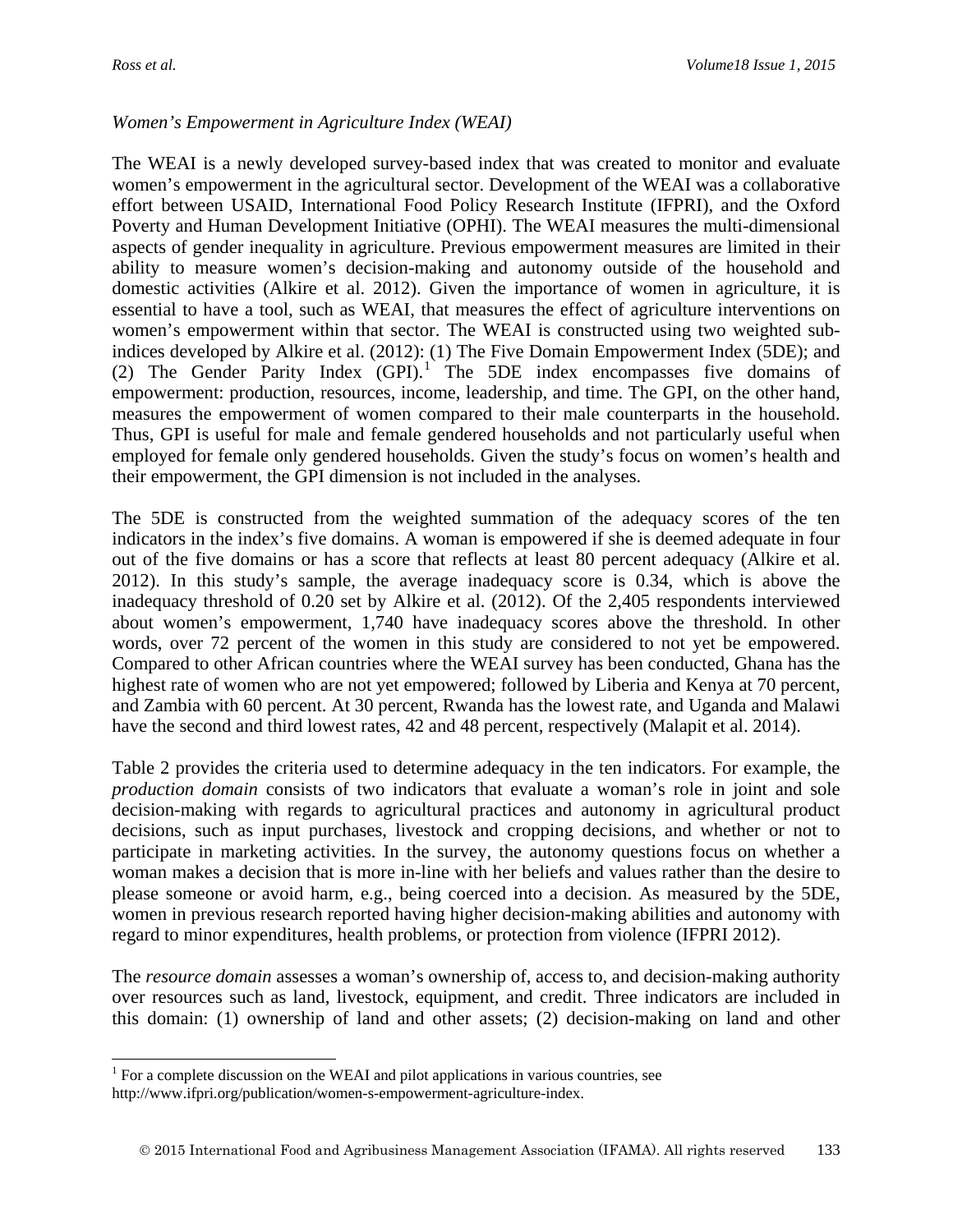assets; and (3) access to credit and decisions about credit. Compared to men, women are more likely to be credit constrained and have higher repayment rates, but choose to invest larger proportions of their resources into the well-being of their children and family (de Aghion and Morduch 2005, Pitt and Khandker 1998). A woman's control and influence over household decision-making processes is positively related to her ability to independently access financial resources (Sharma 2003).

A single indicator comprises the *income domain*, and it measures a woman's input into decisions concerning the use of income generated from agricultural-related activities and non-farm activities. This indicator also measures a woman's perceived control over personal decisions on wage/salary employment and household expenditures. Leadership, in the *leadership domain*, evaluates a woman's involvement in the community, and it is measured by two indicators: her membership in economic and social groups and her comfort speaking in public. These two indicators provide a perspective on a woman's comfort and ability to exert her voice and engage in collective action. The two indicators in the *time allocation domain* measure the time allocated to productive and domestic tasks and the availability of time for leisure activities, such as socializing with friends and neighbors, watching TV, or playing sports. In their 2012 study, Bhagowalia et al. found that women who are not yet empowered faced more time constraints than their counterparts.

| <b>Indicator</b>                         | <b>Adequacy Criteria</b>                                                                                                                                                                     |
|------------------------------------------|----------------------------------------------------------------------------------------------------------------------------------------------------------------------------------------------|
| Input in productive decisions            | A women is adequate if she participates or feels she has input in at least<br>two types of decisions                                                                                         |
| Autonomy in production                   | A woman has adequate achievement if her actions are motived more by<br>her values as opposed to her fear of disapproval or feelings of coercion.                                             |
| Ownership of assets                      | A woman is adequate if she has joint or sole ownership of at least one<br>major asset.                                                                                                       |
| Purchase, sale, or transfer of<br>assets | One asset owned by a household, a women is adequate if she is involved<br>in the decisions to buy, sell, or transfer assets.                                                                 |
| Access to the decisions on<br>credit     | An adequate woman belongs to a household that has access to credit and<br>when decisions on credit are made, she has input in at least one decision<br>regarding at least one source credit. |
| Control over use of income               | A woman is adequate if she has some input (or perceived input) on<br>income decisions provided that she participated in the income generating<br>activity.                                   |
| Group member                             | A woman is considered adequate if she is a member of at least one group<br>from a wide range of economic and social groups.                                                                  |
| Speaking in public                       | A woman is deemed adequate if she is comfortable speaking in public in<br>at least one context.                                                                                              |
| Leisure time                             | A woman has adequate leisure time if she does not express any level of<br>dissatisfaction with the amount of leisure time available.                                                         |
| Work Burden                              | A woman is considered to have an excessive workload and thus,<br>inadequate if she worked more than 10.5 hours in the previous 24 hours.                                                     |

**Table 2.** Adequacy Criteria for the Ten Indicators in the 5DE

**Source.** Alkire et al. 2012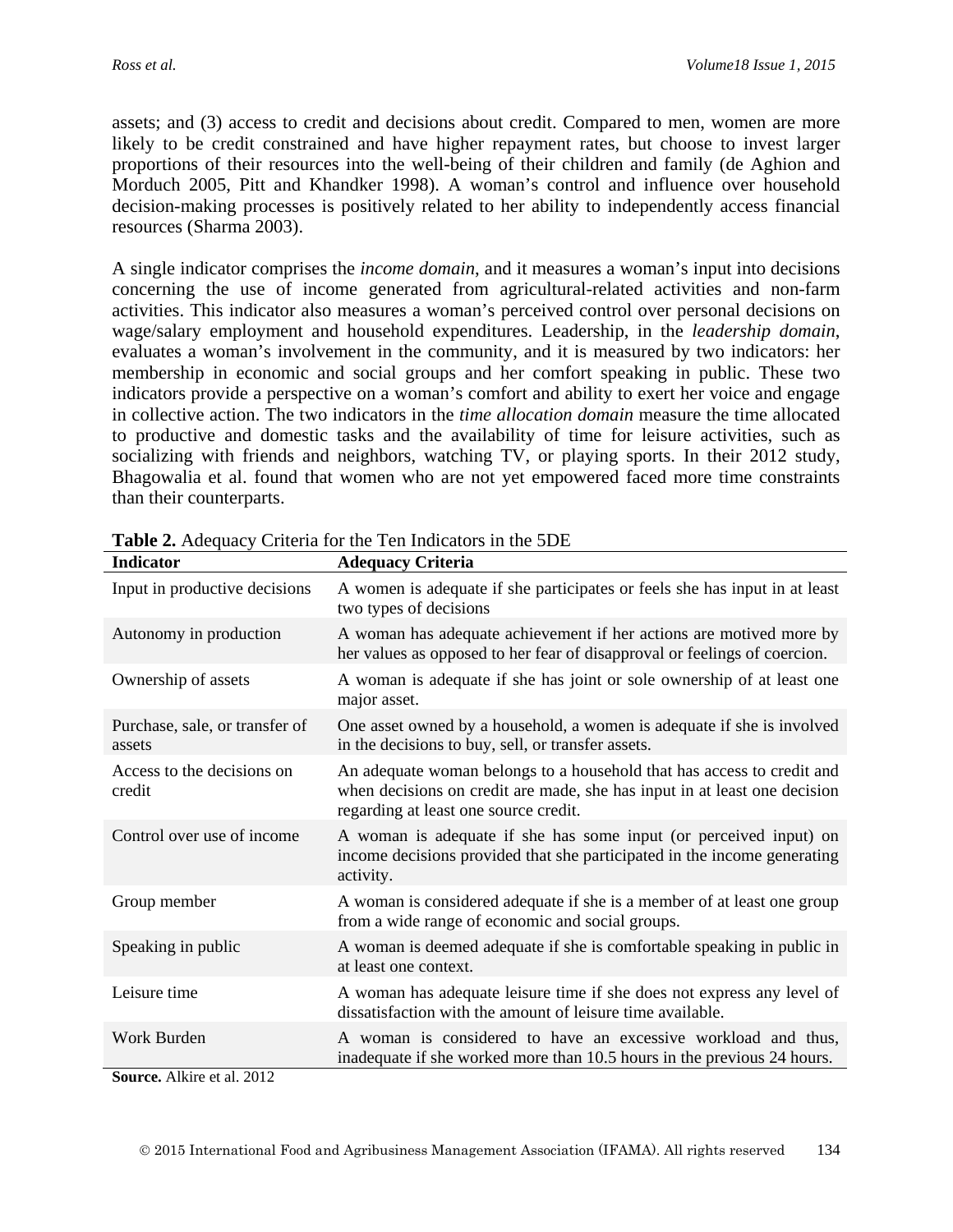#### *Demographic and Socioeconomic Variables*

The demographic and socioeconomic variables included in the model are income, age, education, and marital status. Per capita daily household expenditure is used as a proxy for income to form income decile groups to address outlier risks. Per capita daily household expenditure is computed based on a composite of four main sub-aggregates of consumption: (1) food items; (2) non-food items; (3) consumer durables; and (4) housing. Food items are comprised of purchased, home produced, and gifts. The monetary value of the home produced and food gifts is imputed using the unit price of the purchased good, provided that the household purchased food as well as consumed home produced and gifted food. In the case where the household did not purchase food but did consume home produced and gifted food, the monetary value of these home produced and gifted food items is based on the median price of food items consumed by similar households in the same district within the survey area. The four main consumption sub-groups are aggregated to estimate the total annual consumption expenditure for each household. That sum is then divided by household size and by 365 days to estimate the per capita daily expenditure.<sup>[2](#page-8-0)</sup> Expenditures are reported in 2010 US dollar equivalents. Definitions for the remaining demographic and socioeconomic variables and the household characteristics are presented in the statistics summary (Table 1).

## **Analysis and Results**

 $\overline{a}$ 

The model is developed and estimated in two specifications. In the first specification, the overall aggregate 5DE, denoted by WEAI inadequacy count, is included in the model to isolate the effect of women's empowerment in agriculture on women's health status. In the second specification, the 5DE is decomposed into its ten indicators to investigate how each of these indicators directly impacts women's health status. As indicated in the methods section, women's BMI and DDS represent the observable endogenous variables determined by the latent variable, health status. In both specifications, individual and household variables are used for control purposes. The final analytic sample is 2,002 women with data on the overall adequacy score (Specification I) and 1,[3](#page-8-1)23 women with data on the ten indicators (Specification II).<sup>3</sup>

Prior to estimating the two specifications, correlation analyses were performed to address possible multicollinearity issues between the independent variables in both specifications. In each pairwise comparison, the correlation coefficient is less than 0.60 for Specification I and less than 0.50 for Specification II, implying that multicollinearity is not a large issue in these analyses. Also, the Variance Inflation Factors are less than ten and have a tolerance level greater than 0.10, suggesting that no severe multicollinearity issues are present within the two specifications.

<span id="page-8-0"></span><sup>&</sup>lt;sup>2</sup> The composite variable for expenditure does not take into account the effect that seasonality may have on consumption patterns.

<span id="page-8-1"></span><sup>&</sup>lt;sup>3</sup> To assess the possibility of systematic differences between the two samples, Specification I was estimated using the sample size for Specification II (1,323 observations). The results from this estimation were consistent with the results from the original estimation of Specification I using 2,002 observations; thus, providing no evidence of significant systematic differences.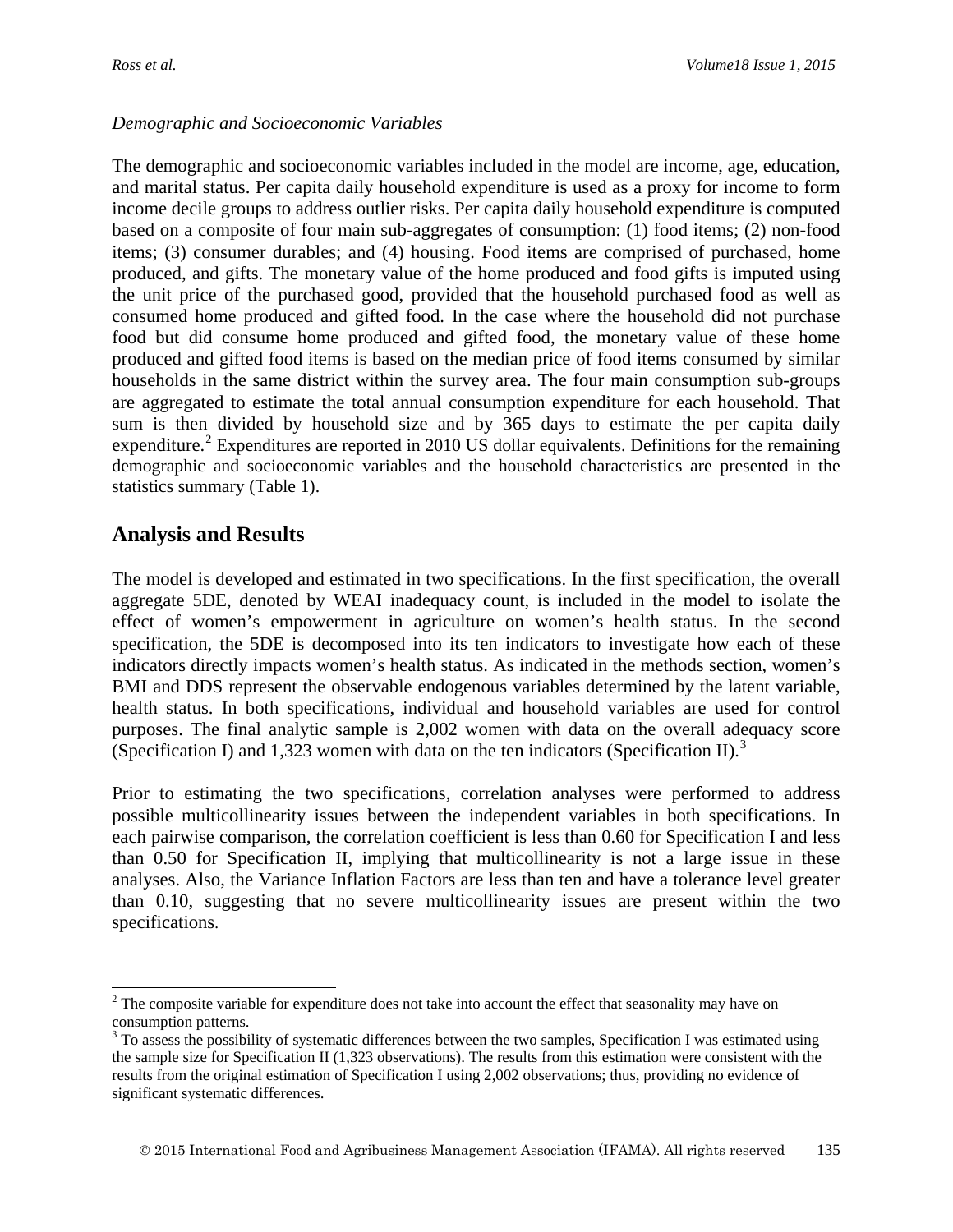The results from the two specifications are presented in Table 3. The results from the structural model are in the upper panel, and results from the measurement model for the health conditions are in the lower panel. To form the scale of the latent variable, the factor loading of the BMI indicator was set to one.

|                                       | <u>reginen</u> 9 <b>Tiea</b> nn Dunas III Federal<br><b>Specification I</b> |          |           |        |          | <b>Specification II</b> |           |            |
|---------------------------------------|-----------------------------------------------------------------------------|----------|-----------|--------|----------|-------------------------|-----------|------------|
| <b>Structural Model</b>               | Coef.                                                                       | Stand.   | Stand.    |        | Coef.    | Stand.                  | Stand.    |            |
|                                       |                                                                             | Coef.    | Std. Err. |        |          | Coef.                   | Std. Err. |            |
| Education                             | 0.003                                                                       | 0.089    | 0.058     |        | 0.002    | 0.047                   | 0.059     |            |
| Age (in yrs)                          | 0.001                                                                       | 0.085    | 0.071     |        | 0.000    | 0.011                   | 0.079     |            |
| Marital status                        | 0.003                                                                       | 0.014    | 0.052     |        | $-0.005$ | $-0.020$                | 0.063     |            |
| Household hunger scale                | $-0.018$                                                                    | $-0.161$ | 0.055     | ***    | $-0.016$ | $-0.158$                | 0.064     | $**$       |
| Income deciles                        | 0.010                                                                       | 0.541    | 0.070     | ***    | 0.010    | 0.558                   | 0.085     | ***        |
| Household size                        | 0.002                                                                       | 0.114    | 0.066     | $\ast$ | 0.001    | 0.092                   | 0.068     |            |
| Access to electricity                 | 0.018                                                                       | 0.152    | 0.064     | **     | 0.007    | 0.064                   | 0.070     |            |
| Private toilet                        | 0.008                                                                       | 0.050    | 0.054     |        | 0.001    | 0.008                   | 0.061     |            |
| Urban locale                          | 0.043                                                                       | 0.337    | 0.062     | ***    | 0.041    | 0.315                   | 0.067     | ***        |
| WEAI inadequacy count                 | $-0.015$                                                                    | $-0.051$ | 0.058     |        |          |                         |           |            |
| Input in productive decisions         |                                                                             |          |           |        | 0.006    | 0.060                   | 0.065     |            |
| Autonomy in production                |                                                                             |          |           |        | 0.039    | 0.339                   | 0.069     | ***        |
| Ownership of assets                   |                                                                             |          |           |        | $-0.017$ | $-0.164$                | 0.072     | $\ast\ast$ |
| Purchase, sale, or transfer of assets |                                                                             |          |           |        | 0.010    | 0.093                   | 0.071     |            |
| Access to and decisions on credit     |                                                                             |          |           |        | $-0.026$ | $-0.223$                | 0.061     | ***        |
| Control over use of income            |                                                                             |          |           |        | $-0.005$ | $-0.036$                | 0.070     |            |
| Group member                          |                                                                             |          |           |        | $-0.018$ | $-0.155$                | 0.057     | ***        |
| Speaking in public                    |                                                                             |          |           |        | 0.007    | 0.063                   | 0.064     |            |
| Leisure time                          |                                                                             |          |           |        | $-0.019$ | $-0.136$                | 0.056     | $**$       |
| Work burden                           |                                                                             |          |           |        | $-0.006$ | $-0.061$                | 0.062     |            |
| <b>Measurement Model</b>              |                                                                             |          |           |        |          |                         |           |            |
| Log of BMI                            | 1.000                                                                       | 0.339    | 0.041     | ***    | 1.000    | 0.3239                  | 0.051     | ***        |
| <b>DDS</b>                            | 11.999                                                                      | 0.404    | 0.048     | ***    | 13.210   | 0.429                   | 0.056     | ***        |
| <b>SRMR</b>                           | 0.016                                                                       |          |           |        | 0.014    |                         |           |            |
| R-squared (overall model)             | 0.749                                                                       |          |           |        | 0.925    |                         |           |            |
| Number of Observations                | 2,002                                                                       |          |           |        | 1,323    |                         |           |            |

**Table 3**. Results of MIMIC Model of Women's Health Status in Northern Ghana

**Notes**. \*, \*\*, \*\*\* denotes significance of standardized coefficients at the ten, five, and one percent levels, respectively. SRMR refers to Standardized Root Mean Squared Residual.

For comparison purposes, the results contain both unstandardized and standardized coefficients. The standardized coefficients are used for ease of interpretation and comparison of variables that are measured in different units. Additionally, the standardized coefficients display the actual weight, or factor loadings, on the BMI indicator that is fixed, i.e., constrained to one in the unstandardized results. In both specifications, probability weights are used to account for differential probabilities of selection and non-responses from the households rendering the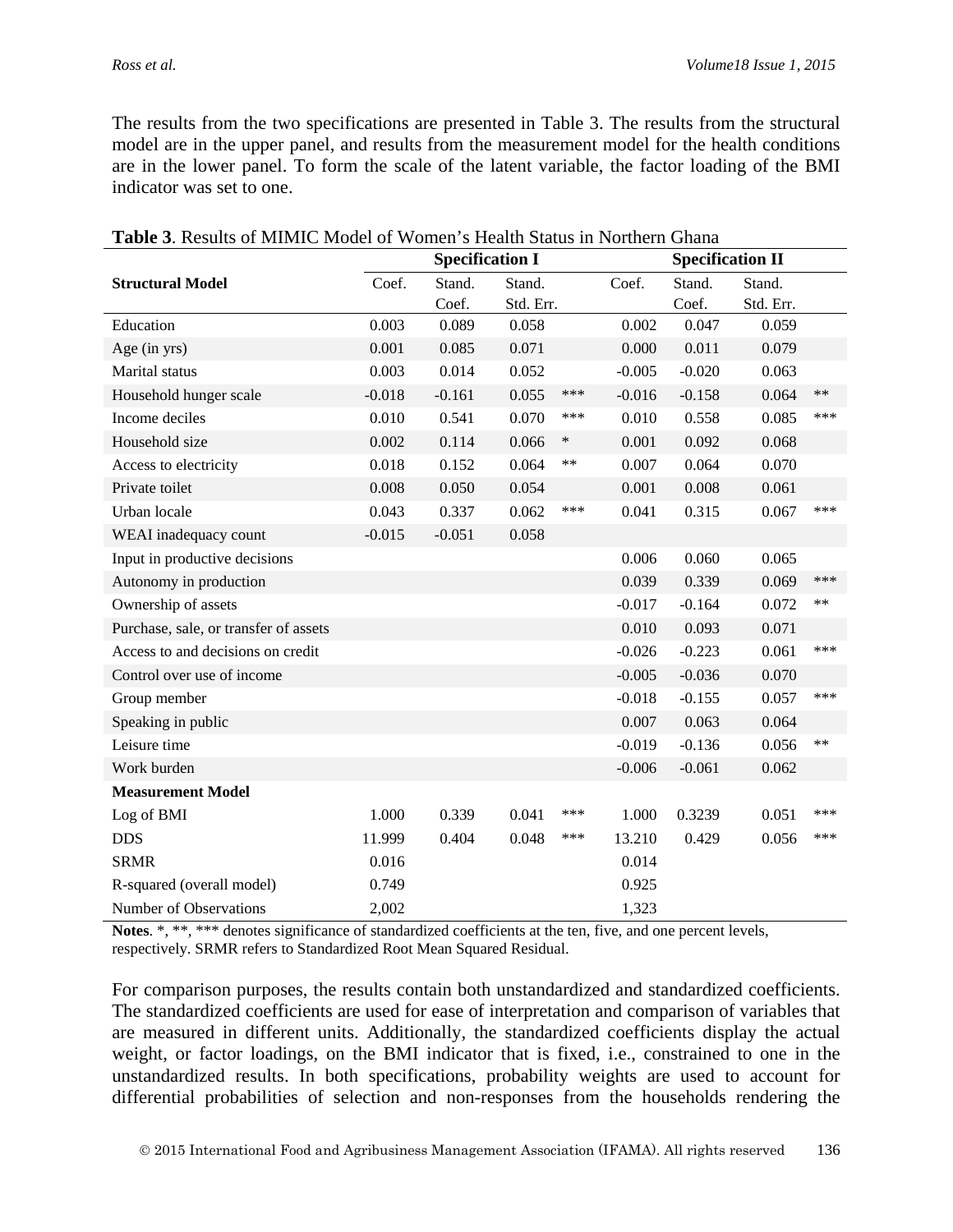estimation results representative of the population in northern Ghana. When using such probability weights, goodness of fit indicators are given by the Standardized Root Mean Squared Residuals (SRMSR).

In the first specification, the household hunger scale, income decile groups, and urban locale variables are significant at the 1 percent level and have the expected signs. Access to electricity is significant at the 5 percent level, and household size is significant at the 10 percent level. The WEAI inadequacy count is not statistically significant in Specification I.

In Specification II, income and urban locale are significant at the 1 percent level as in Specification I, but household hunger scale is only significant at the 5 percent level. Access to electricity and household size are not significant. Half of the ten indicators in the decomposed 5DE are significant. Three of the indicators are statistically significant at the 1 percent level: autonomy in production, access to and decisions on credit, and group membership. The other two indicators are significant at the 5 percent level: ownership of assets and leisure time.

In the measurement model for both specifications, the coefficients on the latent variable for the health indicators, BMI and DDS, are positive and statistically significant, suggesting a causal structure with the single common latent variable, health status. The  $R^2$  value for the overall model in Specification II is 0.92 implying that nine-tenths of the variance in the latent variable is accounted for by the model's explanatory variables; compared to the lower  $R^2$  value of 0.75 in Specification I. The SRMR score was less than 0.05 for both specifications, indicating a good fit of the model.

## **Discussion**

The results indicate that women's empowerment in agriculture, based on the 5DE index, does not have an impact on women's health status. However, when the index is decomposed into its ten component indicators, five of the indicators exhibit a statistically significant relationship with women's health status: access to and decisions on credit, ownership of assets, autonomy in production, group membership, and leisure time. These results and the direction of the relationship provide some support for our hypothesis that women with a high degree of empowerment have a high health status.

Adequacy in ownership and access to credit have a positive impact on women's health status. This is in-line with findings from previous studies that state that women's relative control over resources has a positive impact on their families' nutrition and health (Thomas 1997, Pitt and Khandker 1998). Owning assets may be a source of confidence for women, giving them increased bargaining power, so they can make better health-enhancing decisions. Women can also use these assets as collateral to secure resources that would increase their health status. These acquired resources may also be used to increase their productivity in income generating activities such as farming and other entrepreneurial activities. In addition, access to credit can enhance a woman's ability to pursue entrepreneurial opportunities. As previous literature has indicated, women's lack of resources is a major constraint on their productivity, despite being as efficient producers as men (FAO 2011). By removing this resource constraint and providing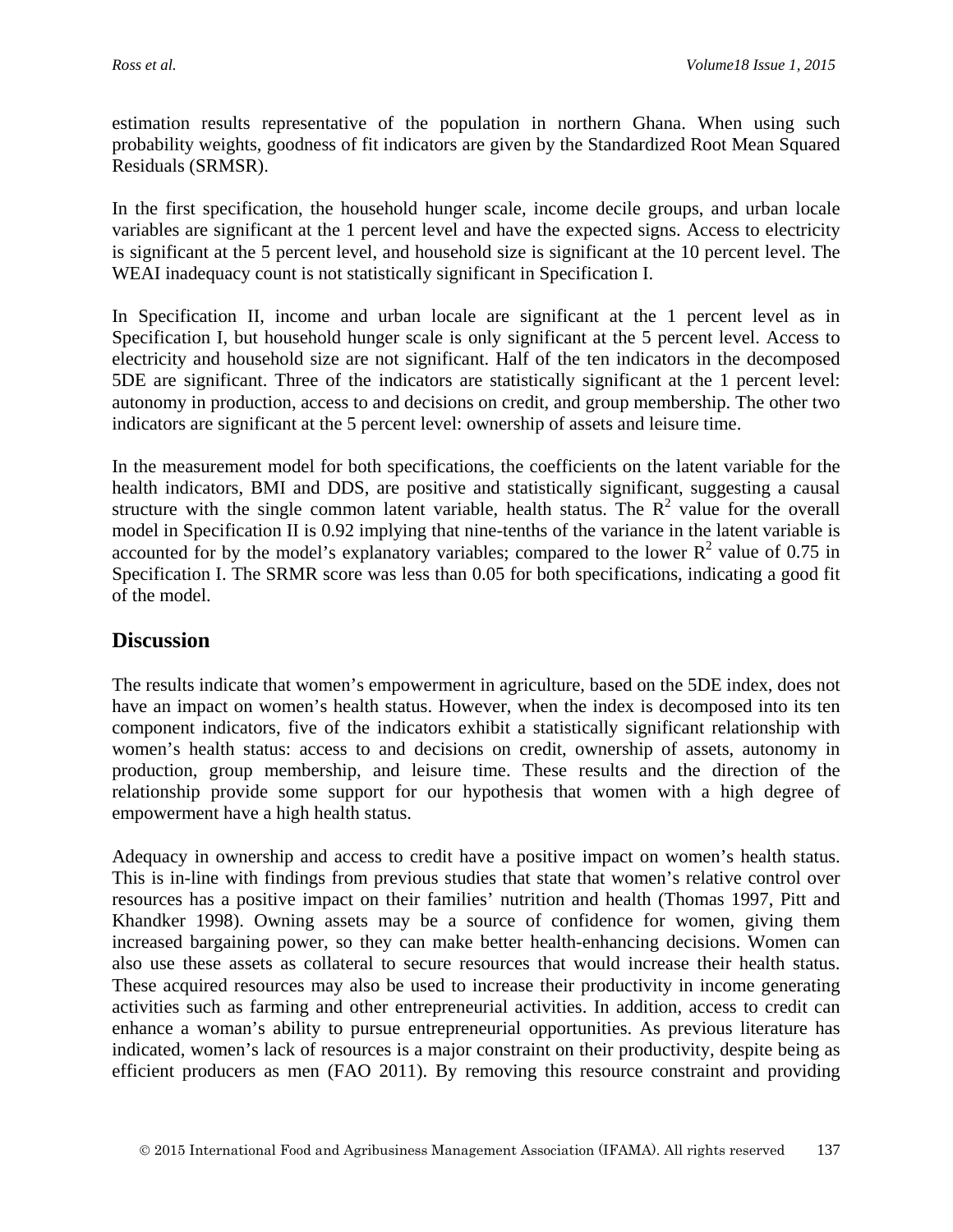access to credit, women can procure resources that can effectively enhance their productivity and profitability.

Autonomy in production has a significant relationship with women's health status, and the direction of the relationship is negative. Thus, higher autonomy in production is associated with lower health status. Given the hypothesis that women's empowerment, which includes having autonomy in production, will improve women's health status, the direction of this relationship is unexpected. Further investigation into this variable uncovered a significant, positive association between autonomy and income. That is, a woman in a higher income group has a lower autonomy in production. The direction of this relation is also unexpected. These findings warrant further investigation into the relationship between a woman's autonomy in production and her health status, and between autonomy in production and income.

When looking at the effect of income decile groups on women's health status, the results indicate a significant positive effect. As income increases, a woman's health status increases. The results also indicate that income has the largest impact on women's health status. These findings are consistent with existing literature. An increase in a woman's income implies that she has the financial ability to purchase more nutritious foods for herself and her family and/or pay for the healthcare services that she or her family needs. Rubalcava et al. (2009) discovered that women living in a dual headed household allocated the additional income they received from a cash transfer program to expenditures on improved nutrition, child well-being, and small livestock animals – activities that are within their domain of responsibilities. This finding supports the belief that women are active in caring for and investing in child and household well-being. The foregoing research and the current study's findings validates the development and implementation of numerous income-generating initiatives in developing countries, and particularly in northern Ghana, which focus on shifting individuals and households from lower to higher income decile groups.

The fact that the indicators for group membership and leisure time play a significant role in improving women's health status provides support to Robeyns' (2003) selection of relevant capabilities. In her article, Robeyns expresses the importance of forming nurturing social relationships and enjoying leisure activities as a means for relaxation and fostering creativity. Building social networks and having the freedom to think creatively increases a woman's selfesteem and intrinsic sense of well-being and improves her health status. These social relationships and leisure time also give women resources and capabilities, i.e., mental clarity, strategic partnerships, and social support, to develop strategies to overcome challenges that they face and to maximize opportunities. Membership in agricultural or economic groups provides a woman a forum to voice her opinions, challenge cultural prejudices and misconceptions, and participate in decision-making that can improve her productivity in agricultural-related activities, and ultimately, improve her and her family's well-being.

Incorporating women's views into local decisions is a primary focus for many women empowerment initiatives. In one particular initiative by the World Bank in Burkina Faso, women must provide at least 30 percent of the deciding vote for local decisions (Quisumbing et al. 1995). Being a part of a cooperative, particularly women-formed cooperatives, gives a woman an opportunity to improve their access to transportation, storage markets, and value-added processing. These groups also provide a social network that women can use to build strategic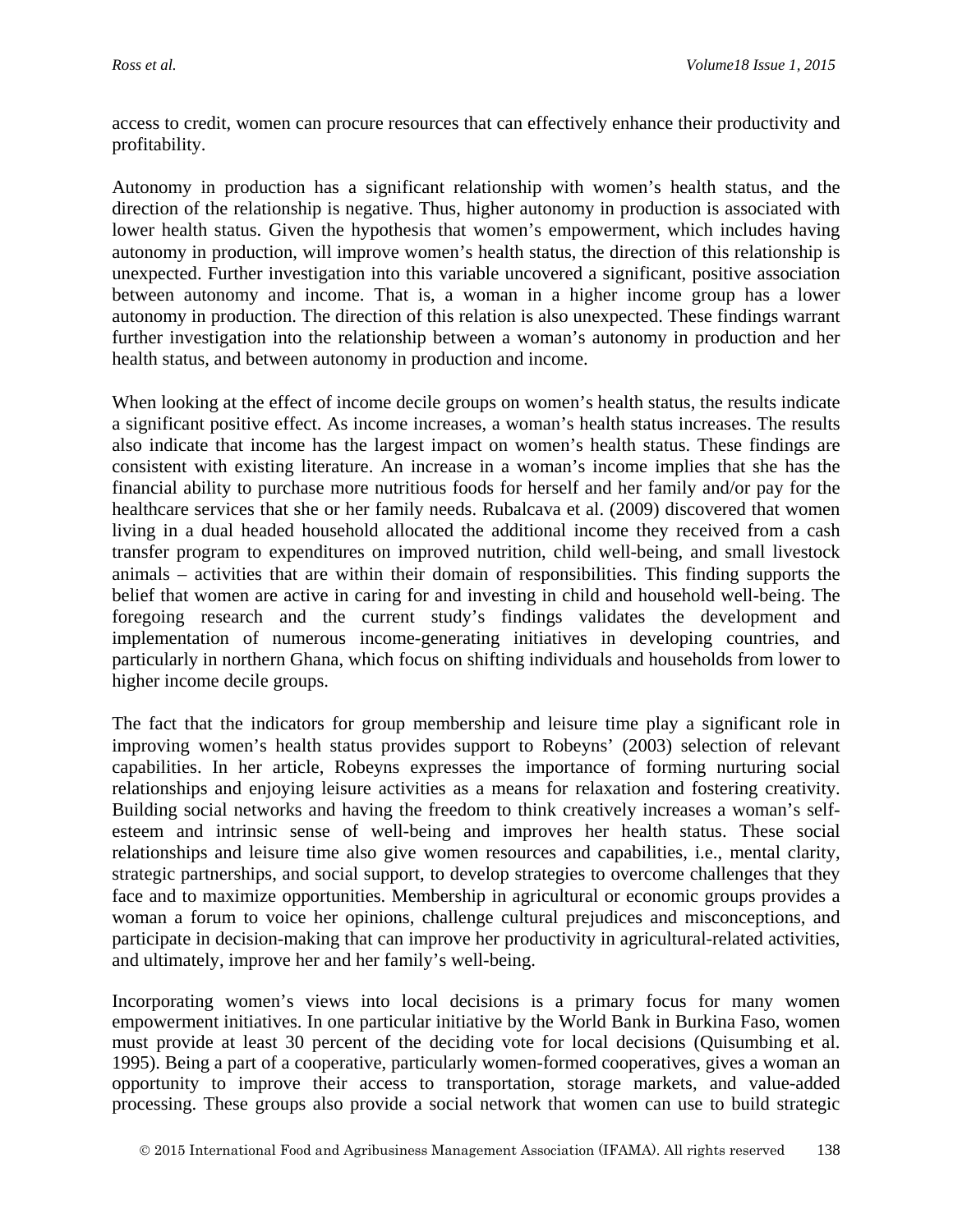relationships within and outside their community and improve their position in supply chains by forming partnerships or alliances with downstream supply chain members.

Urban locale also has a significant and large impact on women's health status, which is not unexpected. Women living in urban areas have more access to markets with diverse foods. This is reflected in our study by women living in urban areas having a higher diet diversity score than those living in rural areas. Also expected is the positive impact that the household hunger scale, i.e., having adequate quantity of food to eat, has on women's health status. Both the quality and quantity of the food available to a woman has a positive impact on her health as captured by the significance of the locale and household hunger scale variables. A woman who lives in a household with little to no hunger does not have to spend time, one of her limited resources, searching for and providing food to feed herself and her family. Instead, a woman with a diverse diet and adequate amount to eat, can focus her attention and efforts on developing strategies and investing in entrepreneurial activities to increase her earning potential from both on- and offfarm, income-generating activities.

## **Conclusions**

A substantial amount of attention from the development and agricultural communities has been focused on the importance of empowering women because of their significant role in agricultural production.

However, for women to be effective in their responsibilities, women need to maintain an adequate health status. This study sought to examine the impact of women's empowerment in agriculture on women's health status using data from a 2012 population-based survey from northern Ghana. Results from the study indicate that some of the women empowerment indicators - ownership of assets, access to credit, autonomy in production, group membership and leisure time - have a significant impact on women's health status. Income, urban locale, and household hunger are important socio-economic variables that also have a significant impact on women's health status.

While empowering women is a goal within itself to achieve gender equality, our results indicate that women's empowerment can lead to achieving other development goals through its effect on women's health status, such as gains in human capital formation and improved agricultural productivity. Some key empowerment strategies for improving women's health status and production capabilities include developing initiatives that focus on increasing women's membership in social and economic groups, easing women's access to credit, and increasing women's incomes. Leaders in the agribusiness community, who know and understand these linkages between women's empowerment in agriculture and women's health status, can leverage these relationships and develop gender sensitive policies and programs that will have a positive impact on agricultural productivity and support growth in the agriculture sector.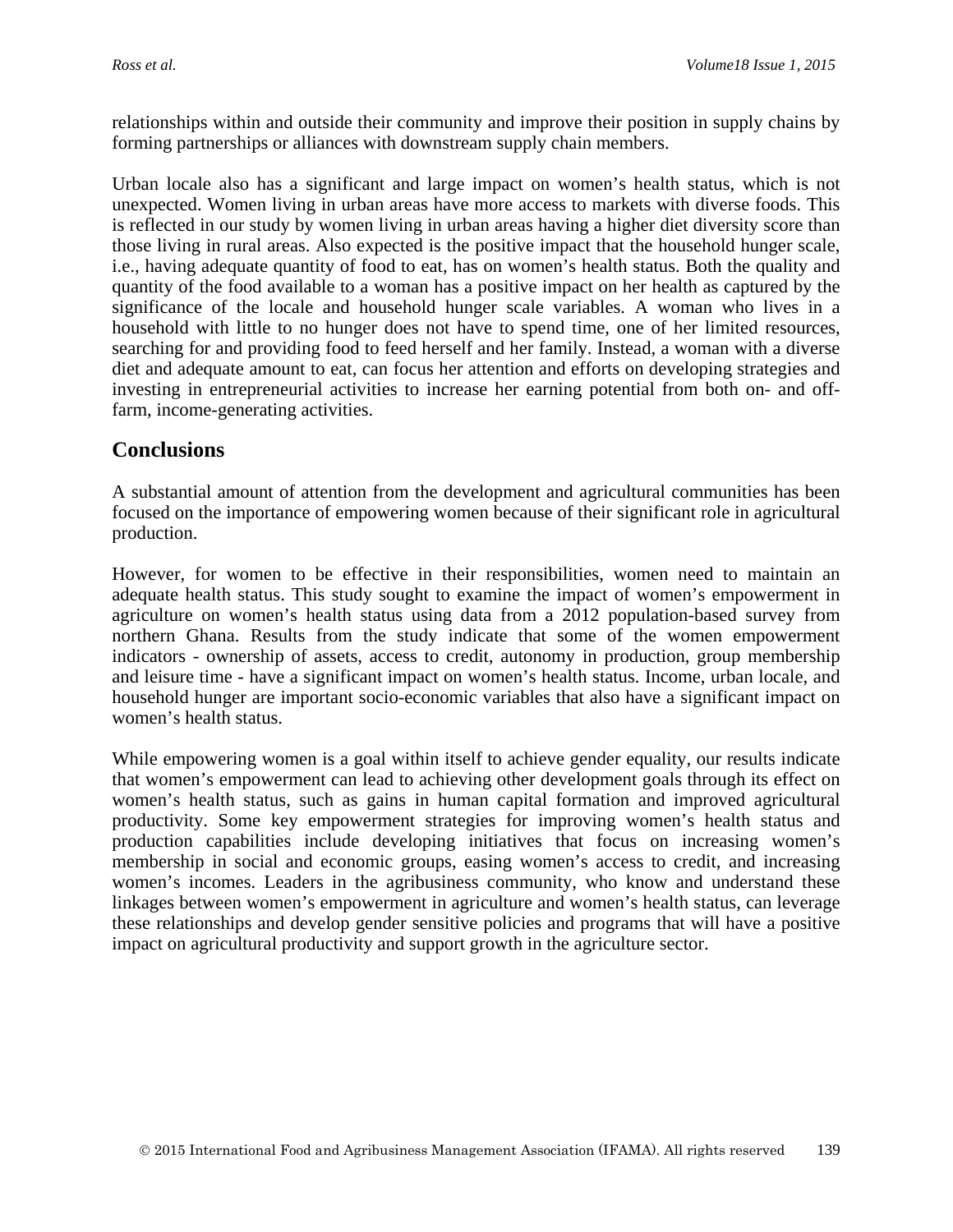## **References**

- Alkire, S., R. Meinze-Dick, A. Peterman, A.R. Quisumbing, G. Seymour, and A. Vaz. 2012. The Women's Empowerment in Agriculture Index. OPHI Working Paper no. 58. Oxford Department of International Development, Oxford. http://www.ophi.org.uk/wp-content/uploads/ophi-wp-58.pdf. [Accessed April 2013]
- Arimond, M., D. Wiesmann, E. Becquey, A. Carriquiry, M. Daniels, M. Deitchler, N. Fanou-Fogny, M. Joseph, G. Kennedy, Y. Martin-Prevel, and L.E. Torheim. 2010. Simple Food Group Diversity Indicators Predict Micronutrient Adequacy of Women's Diets in 5 Diverse, Resource-Poor Settings. *Journal of Nutrition* 140: 20595-20695.
- Bhagowalia, P., P. Menon, A.R. Quisumbing, and V. Soundararajan. 2012. What Dimensions of Women's Empowerment Matter Most for Children Nutrition? Evidence Using Nationally Representative Data from Bangladesh. IFPRI Discussion Paper 01192, International Food Policy Research Institute.
- Bollen, K. A. 1989. *Structural Equations with Latent Variables*. New York, NY: John Wiley & Sons, Inc.
- de Aghion, B.A., and J. Morduch. 2005. *The Economics of Microfinance*. Cambridge, MA: Massachusetts Institute of Technology.
- De Schutter, O. 2013. Gender equality and food security: Women's empowerment as a tool against hunger. *Asian Development Bank*. http://www.adb.org/sites/default/files/pub/2013/gender-equality-and-food-security.pdf [Accessed December 2013].
- (CDC) Centers for Disease Control and Prevention. 2014. Healthy Weight: Assessing Your Weight: BMI: About Adult BMI. http://www.cdc.gov/healthyweight/assessing/bmi/adult\_bmi/index.html. [Accessed August 2014].
- (FAO) Food and Agriculture Organization of the United Nations. 2010. Agricultural value chain development: Threat or opportunity for women's employment? http://www.fao.org/docrep/013/i2008e/i2008e04.pdf. [Accessed August 2014].
- \_\_\_\_. 2011. The State of Food and Agriculture 2010-11. Women in Agriculture: Closing the gender gap for development*.*  http://www.fao.org/docrep/013/i2050e/i2050e00.htm. [Accessed May 2014].
- [Ferraro,](http://www.ncbi.nlm.nih.gov/pubmed/?term=Ferraro%20KF%5Bauth%5D) K. F.[,Y. Su,](http://www.ncbi.nlm.nih.gov/pubmed/?term=Su%20Yp%5Bauth%5D) [R. J. Gretebeck,](http://www.ncbi.nlm.nih.gov/pubmed/?term=Gretebeck%20RJ%5Bauth%5D) [D. R. Black,](http://www.ncbi.nlm.nih.gov/pubmed/?term=Black%20DR%5Bauth%5D) and [S. F. Badylak.](http://www.ncbi.nlm.nih.gov/pubmed/?term=Badylak%20SF%5Bauth%5D) 2002. Body Mass Index and Disability in Adulthood: A 20-Year Panel Study. *American Journal of Public Health* 92(5): 834–840.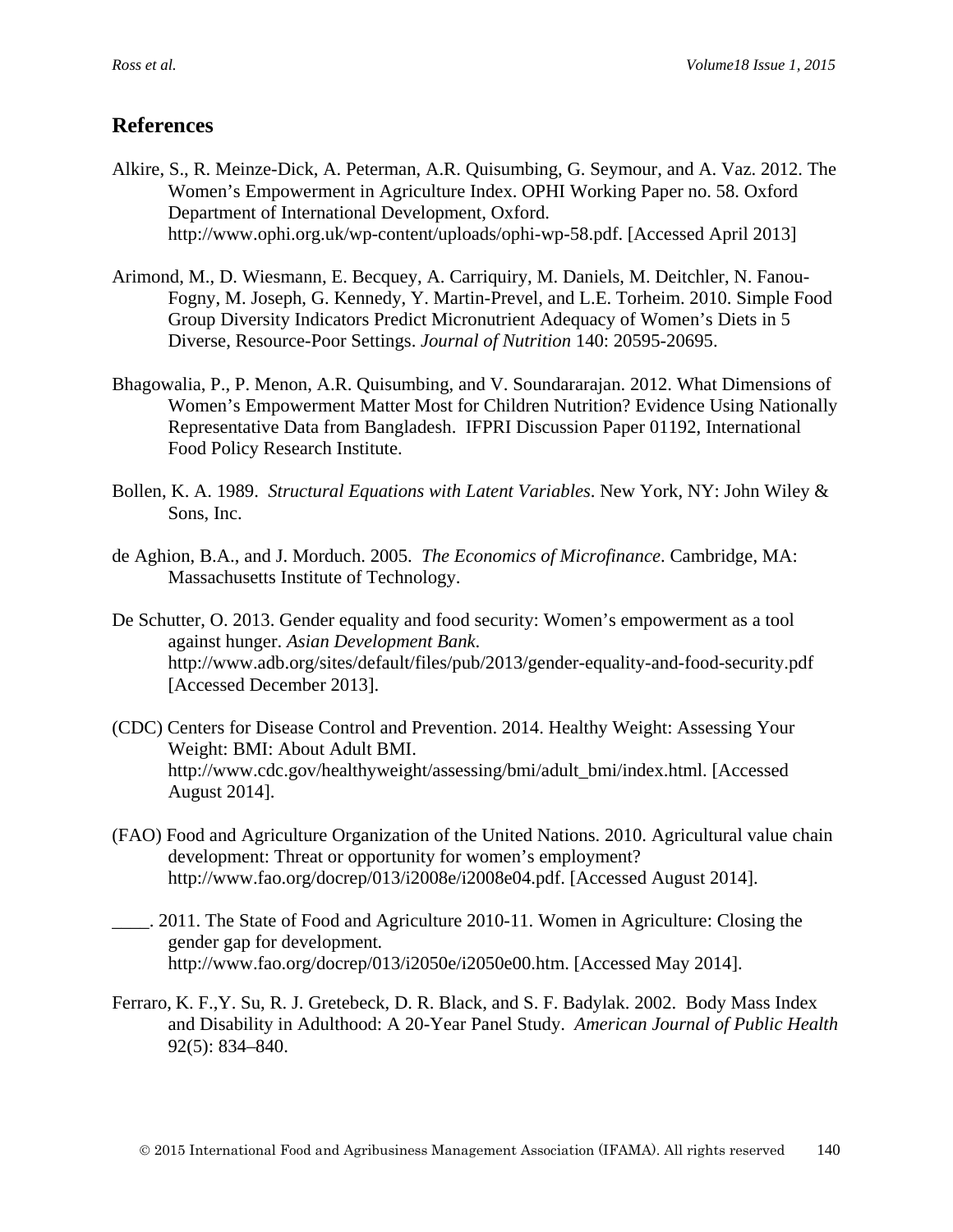- Foote, J., S. Murphy, L. Wilkens, P. Basiotis, and A. Carlson. 2004. Dietary Variety Increases The Probability of Nutrient Adequacy Among Adults. *Journal of Nutrition* 134: 1779- 1785.
- Haddad, L., E. Kennedy, and J. Sullivan. 1994. Choice of indicators for food security and nutrition monitoring. *Food Policy* 19:329–343.
- (IFPRI) International Food Policy Research Institute. 2012. Women's Empowerment in Agriculture Index. *Feed the Future.* http://feedthefuture.gov/sites/default/files/resource/files/weai\_brochure\_2012.pdf. [Accessed September 2013].
- Joreskog, K. G., and A. S. Goldberger. 1975. Estimation of a Model with Multiple Indicators and Multiple Causes of a Single Latent Variable. *Journal of the American Statistical Association* 70 (351):631-639.
- Kabeer, N. 1999. Resources, Agency, Achievements: Reflections on the Measurement of Women's Empowerment. *Development and Change* 30(3):435-464. http://onlinelibrary.wiley.com/doi/10.1111/1467-7660.00125/pdf. [Accessed May 2014].
- [Kennedy, E.](http://www.ncbi.nlm.nih.gov/pubmed?term=Kennedy%20E%5BAuthor%5D&cauthor=true&cauthor_uid=7843160), and M. [Garcia. 1994.](http://www.ncbi.nlm.nih.gov/pubmed?term=Garcia%20M%5BAuthor%5D&cauthor=true&cauthor_uid=7843160) Body mass index and economic productivity. *European Journal of Clinical Nutrition*. 48(S3): S45-53.
- Kennedy, G., T. Ballard, and M. Dop. 2011. Guidelines for Measuring Household and Individual Dietary Diversity. United Nations, Food and Agriculture Organization: Nutrition and Consumer Protection Division.
- Krishnakumar, J. 2007. Going Beyond Functionings to Capabilities: An Econometric Model to Explain and Estimate Capabilities. *Journal of Human Development* 8(1):39-63.
- Mabsout, R. 2011. Capability and Health Functioning in Ethiopian Households. *Social Indicators Research* 101:359-389.
- Malhotra, A., S. R. Schuler, and C. Boender. 2002. Measuring Women's Empowerment as a Variable in International Development. World Bank, Washington, DC. http://siteresources.worldbank.org/INTGENDER/Resources/MalhotraSchulerBoender. pdf. [Accessed November 2013].
- Malapit, H. J., K. Sproule, C. Kovarik, R. Meinzen-Dick, A. Quisumbing, F. Ramzan, E. Hogue, and S. Alkire. 2014. Measuring Progress Toward Empowerment Women's Empowerment In Agriculture Index: Baseline Report. *The International Food Policy Research Institute* http://www.ifpri.org/sites/default/files/publications/weaireport2013.pdf [Accessed September 2014].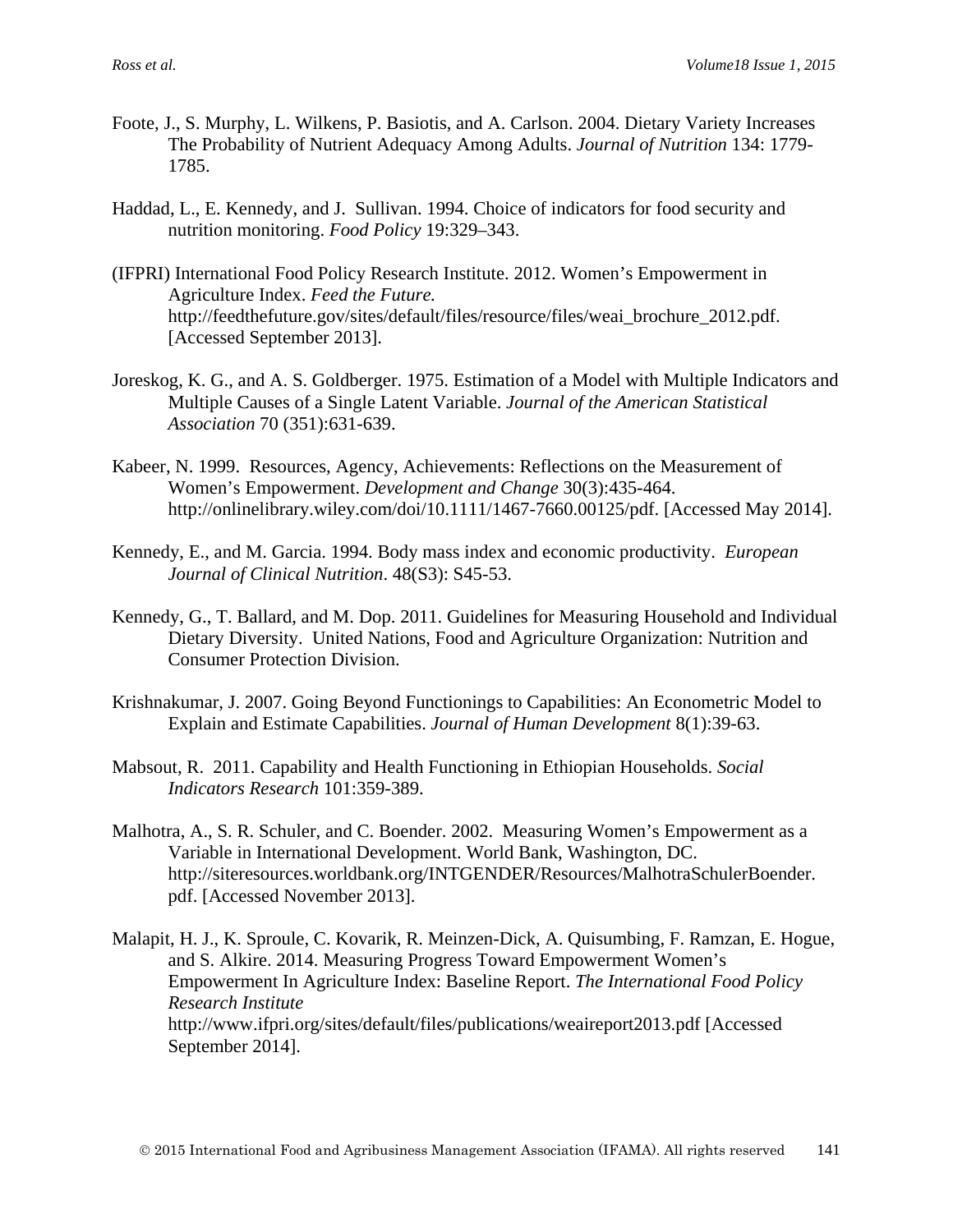- Ogle, B. M., P. H. Hung, and H. T. Tuyet. 2001. Significance of Wild Vegetables in Micronutrient Intakes of Women in Vietnam: An Analysis of Food Variety. *Asia Pacific Journal of Clinical Nutrition* 10: 21-30.
- Pitt, M., and S.R. Khandker. 1998. The Impact of Group-Based Credit Programs on Poor Households in Bangladesh: Does the Gender of Participants Matter? *The Journal of Political Economy* 106(5):958-996.
- Quisumbing, A.R., L.R. Brown, H. S. Feldstein, L. Haddad, and C. Pena. 1995. Women: The Key to Food Security. Food Policy Statement No. 21, The International Food Policy Research Institute.
- Robeyns, I. 2003. Sen's Capability Approach and Gender Inequality: Selecting Relevant Capabilities. *Feminist Economics*. 9(2-3): 61-92.
- Rubalcava, L., G. Teruel, and D. Thomas. 2009. Investments, Time Preferences and Public Transfers Paid to Women. *Economic Development and Cultural Change* 57(3): 507-538. http://www.jstor.org/stable/pdfplus/10.1086/596617.pdf?acceptTC=true. [Accessed August 2014].
- Sahn, D.E., and S. D. Younger. 2009. Measuring Intra-Household Health Inequality: Explorations Using The Body Mass Index. *Health Economics* 18: S13–S36.
- Samman, E., and M. E. Santos. 2009. Agency and Empowerment: A Review of Concepts, Indicators and Empirical Evidence. *Oxford Poverty and Human Development Initiative*. http://www.ophi.org.uk/wp-content/uploads/OPHI-RP-10a.pdf. [Accessed January 2014].
- Savy M., Y. Martin-Prevel, P. Sawadogo, Y. Kamel, and F. Delpeuch. 2005. Use of variety/diversity scores for diet quality measurement: relation with nutritional status of women in a rural area in Burkina Faso. *European Journal of Clinical Nutrition* 59:703– 16.
- Smith, L. C., U. Ramakrishnan, A. Ndiaye, L. Haddad, and R. Martorell. 2003. The importance of women's status for child nutrition in developing countries. Research Report 131, International Food Policy Research Institute.
- Sharma, M. 2003. "Microfinance." In *Household Decisions, Gender, and Development*, edited by A.R. Quisumbing, 195-99. Washington, DC: International Food Policy Research Institute.
- Spanos, A. 1984. Liquidity as a Latent Variable: an Application of the MIMIC Model. *Oxford Bulletin of Economics and Statistics* 46*:125-143.*